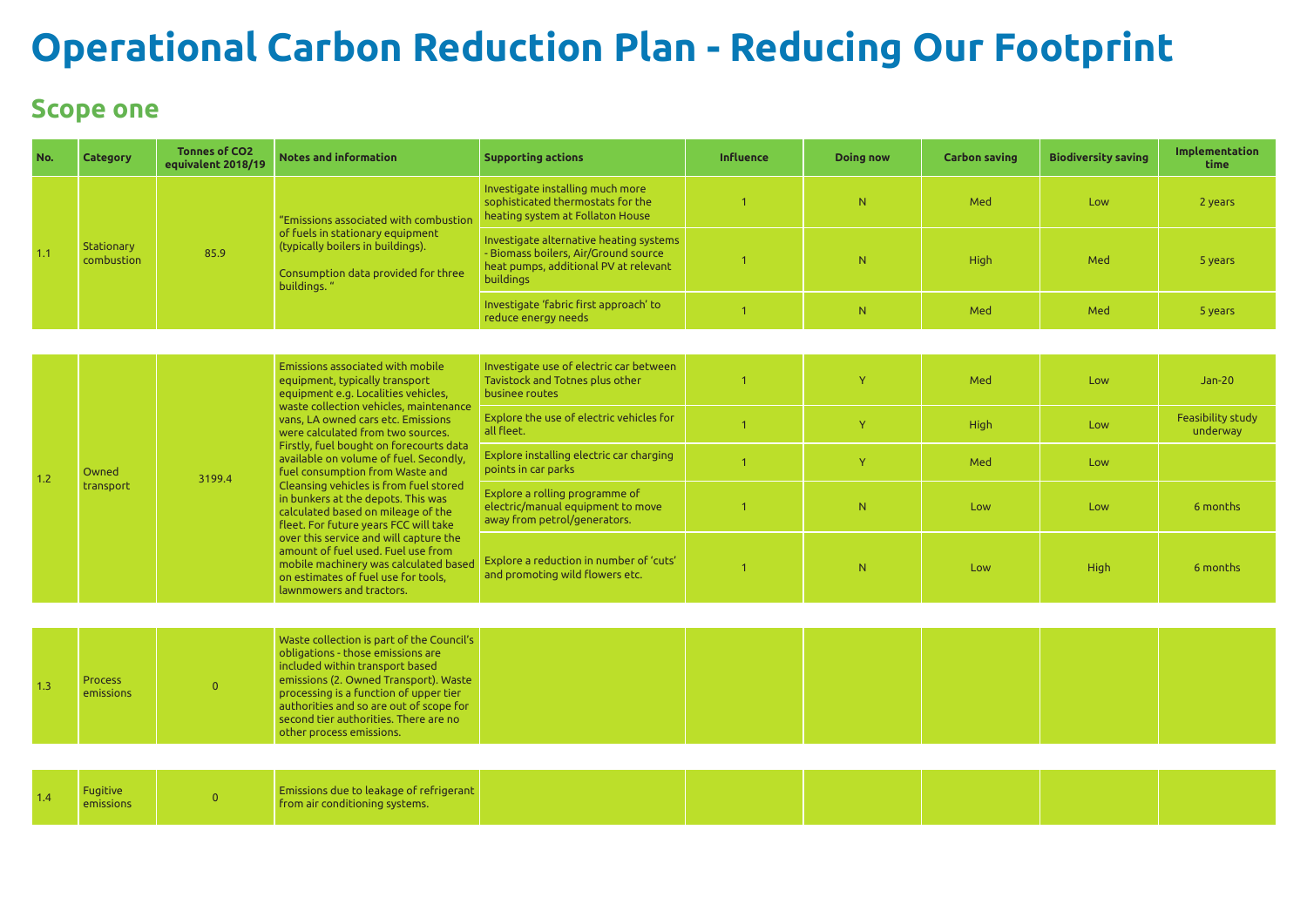### **Scope two**

| No. | <b>Category</b>                                                           | Tonnes of CO2<br>equivalent 2018/19 | Notes and information                                                                                                                                                                                                                    | <b>Supporting actions</b>                                                                                | <b>Influence</b> | <b>Doing now</b> | <b>Carbon saving</b> | <b>Biodiversity saving</b> | Implementation<br><b>time</b> |
|-----|---------------------------------------------------------------------------|-------------------------------------|------------------------------------------------------------------------------------------------------------------------------------------------------------------------------------------------------------------------------------------|----------------------------------------------------------------------------------------------------------|------------------|------------------|----------------------|----------------------------|-------------------------------|
|     | Consumption<br>of purchased<br>electricity,<br>heat, steam<br>and cooling | 290.9                               | "Emissions associated with purchased<br>electricity. This includes all owned<br>buildings including leased out buildings<br>as these are on an Operating Lease.<br>Calculations undertaken based on<br>metered electricity consumption." | Investigate procuring truly renewable<br>energy                                                          |                  | N                | <b>High</b>          | Med                        | 1 year                        |
|     |                                                                           |                                     |                                                                                                                                                                                                                                          | Explore installing low water delivery<br>taps/plumbing to all our toilet facilities<br>at Follaton House |                  | N.               | Low                  | Low                        | 2 years                       |
|     |                                                                           |                                     |                                                                                                                                                                                                                                          | Investigate what energy efficient<br>measures could be retro-fitted to<br>Council properties             |                  | N.               | Med                  | Med                        |                               |
|     |                                                                           |                                     |                                                                                                                                                                                                                                          | <b>Energy Efficiency – light fittings</b><br>changed to LED                                              |                  | Y.               | Med                  | Med                        |                               |
|     |                                                                           |                                     |                                                                                                                                                                                                                                          | Explore renewable technology options<br>- solar and air source heat pumps for<br>example                 |                  | N                | <b>High</b>          | <b>High</b>                |                               |
|     |                                                                           |                                     |                                                                                                                                                                                                                                          | Aim for a Higher result in the energy<br>performance certificates                                        |                  | N                | Med                  | Med                        | On going                      |

## **Scope three**

| No. | <b>Category</b>                   | <b>Tonnes of CO2</b><br>equivalent 2018/19 | Notes and information                                                                                                                                                                                                                                                                                                                                                                                                                                                                                                                                                                                                                  | <b>Supporting actions</b>                                                                         | <b>Influence</b> | <b>Doing now</b> | <b>Carbon saving</b> | <b>Biodiversity saving</b> | Implementation<br><b>time</b> |
|-----|-----------------------------------|--------------------------------------------|----------------------------------------------------------------------------------------------------------------------------------------------------------------------------------------------------------------------------------------------------------------------------------------------------------------------------------------------------------------------------------------------------------------------------------------------------------------------------------------------------------------------------------------------------------------------------------------------------------------------------------------|---------------------------------------------------------------------------------------------------|------------------|------------------|----------------------|----------------------------|-------------------------------|
| 3.6 | Purchased<br>material and<br>fuel | 1515.1                                     | Embedded emissions of all purchased<br>materials and fuels. Materials<br>emissions were taken to be emissions<br>associated with the purchase of goods.<br>These were established by identifying<br>the "top 10" contracts from the<br>council's procurement records and<br>allocating these to a sector (within<br>goods or services). Emissions were<br>calculated using a conversion factor<br>from ex E of Environmental Reporting<br>Guidelines. Well to Tank (WTT)<br>emissions from fuels and processes<br>were calculated from all the other<br>sections in the inventory with the<br>exception of sections 3, 4, 8, 9 and 10. | See Scope 2 re Renewable Energy<br>procurement                                                    |                  | N.               | <b>High</b>          | Low                        |                               |
|     |                                   |                                            |                                                                                                                                                                                                                                                                                                                                                                                                                                                                                                                                                                                                                                        | Divest from fossil fuels and invest in<br>renewable energy projects                               |                  | N.               | <b>High</b>          | High                       | 2 years                       |
|     |                                   |                                            |                                                                                                                                                                                                                                                                                                                                                                                                                                                                                                                                                                                                                                        | Explore forming a non-profit green<br>energy company                                              |                  | N.               | <b>High</b>          | High                       | 5 years                       |
|     |                                   |                                            |                                                                                                                                                                                                                                                                                                                                                                                                                                                                                                                                                                                                                                        | Encourage residents to sign up to<br>paperless billing and communication to<br>reduce paper waste |                  | N.               | Low                  | Low                        |                               |
|     |                                   |                                            |                                                                                                                                                                                                                                                                                                                                                                                                                                                                                                                                                                                                                                        | Adopt a sustainable procurement<br>policy                                                         |                  |                  | <b>High</b>          | Med                        | 1 year                        |
|     |                                   |                                            |                                                                                                                                                                                                                                                                                                                                                                                                                                                                                                                                                                                                                                        | Work with top 10 suppliers to explore<br>their approach to carbon reduction                       |                  | $\mathsf{n}$     | <b>High</b>          | Med                        | 3 years                       |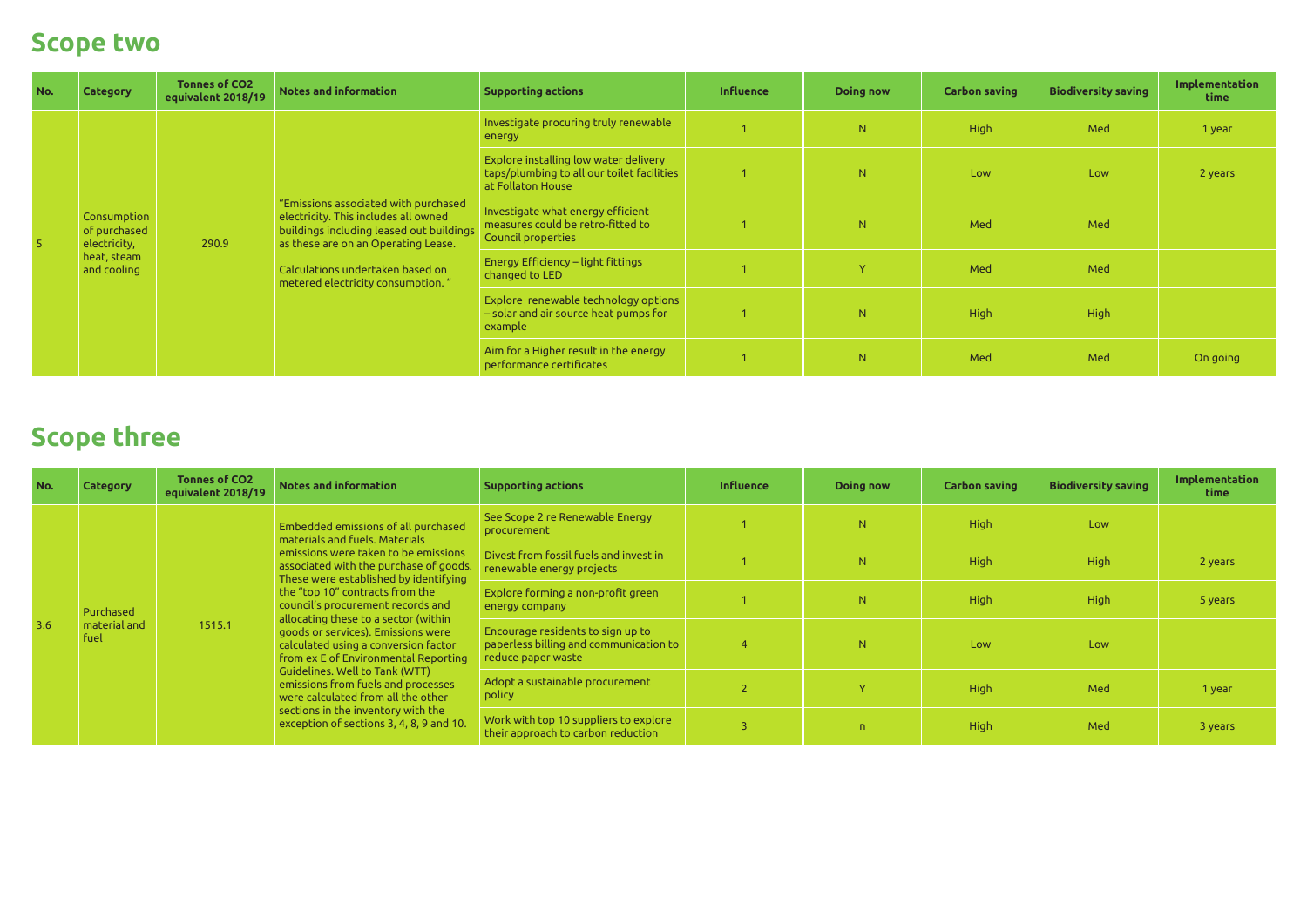| No. | <b>Category</b>                    | <b>Tonnes of CO2</b><br>equivalent 2018/19 | <b>Notes and information</b>                                                                                                                                                                                                                                                                                                                                                                                                                                                                       | <b>Supporting actions</b>                                                                                                                                               | <b>Influence</b>        | <b>Doing now</b> | <b>Carbon saving</b> | <b>Biodiversity saving</b> | Implementation<br>time |
|-----|------------------------------------|--------------------------------------------|----------------------------------------------------------------------------------------------------------------------------------------------------------------------------------------------------------------------------------------------------------------------------------------------------------------------------------------------------------------------------------------------------------------------------------------------------------------------------------------------------|-------------------------------------------------------------------------------------------------------------------------------------------------------------------------|-------------------------|------------------|----------------------|----------------------------|------------------------|
|     |                                    |                                            |                                                                                                                                                                                                                                                                                                                                                                                                                                                                                                    | Introduce culture of agile working,<br>working from home & skype meeting<br>to reduce unnecessary travel                                                                | $\overline{1}$          | Y.               | <b>High</b>          | High                       | Ongoing                |
|     |                                    |                                            |                                                                                                                                                                                                                                                                                                                                                                                                                                                                                                    | Introduce business train booking<br>account to encourage journeys by rail                                                                                               |                         | Y.               | <b>High</b>          | High                       | Ongoing                |
|     |                                    |                                            |                                                                                                                                                                                                                                                                                                                                                                                                                                                                                                    | Introduce a car sharing scheme<br>publishing on the intranet the intended<br>journey and times                                                                          | $\overline{1}$          | N                | Med                  | Med                        | 2 months               |
|     |                                    |                                            |                                                                                                                                                                                                                                                                                                                                                                                                                                                                                                    | Introduce a company scheme<br>incentivising the purchase of electric<br>cars                                                                                            | -1                      | N                | Med                  | Med                        | 6 months               |
|     |                                    |                                            |                                                                                                                                                                                                                                                                                                                                                                                                                                                                                                    | Use of electric car between KP & FH                                                                                                                                     | $\overline{2}$          | N                | Med                  | Med                        | 1 year                 |
| 3.7 |                                    | 305.7                                      | "Emissions from grey fleet, business<br>travel and commuting:<br>Grey fleet: Based on mileage at 45p/<br>mile<br>Business travel (road/rail/air): Based on<br>spend on train/plane/taxi.<br>Commuting: Based on provided<br>distances from employee to office,<br>assumed number of journeys (260 for<br>full time), split of full time to part time,<br>and assume average car unknown fuel.<br>Councillor mileage: Based on supplied<br>annual mileage and assume unknown<br>car size and fuel." | Provide new electric charging points                                                                                                                                    | $\overline{2}$          | N.               | <b>High</b>          | High                       |                        |
|     | Transport<br>related<br>activities |                                            |                                                                                                                                                                                                                                                                                                                                                                                                                                                                                                    | Encourage car sharing by paying 5p per<br>mile if sharing on a business journey                                                                                         | $\overline{3}$          | Y                | Med                  | Med                        | Ongoing                |
|     |                                    |                                            |                                                                                                                                                                                                                                                                                                                                                                                                                                                                                                    | Explore changing the criteria for<br>essential car user allowance, remove<br>minimum mileage requirement and<br>don't reimburse between FH&KP                           | $\overline{\mathbf{3}}$ | Y                | <b>High</b>          | High                       | Ongoing                |
|     |                                    |                                            |                                                                                                                                                                                                                                                                                                                                                                                                                                                                                                    | Investigate electric bikes for some<br>facility servicing. For example, toilet<br>cleaners. This would require having<br>supplies and cleaning kit at each<br>locality. | -1                      | N                | Low                  | Low                        | 2 years                |
|     |                                    |                                            |                                                                                                                                                                                                                                                                                                                                                                                                                                                                                                    | Fleet forward plan to include a trial use<br>of electric vehicles for GM/MLO/CEO's.                                                                                     | $\overline{2}$          | N                | <b>High</b>          | High                       |                        |
|     |                                    |                                            |                                                                                                                                                                                                                                                                                                                                                                                                                                                                                                    | Reduce business mileage by greater<br>use of technology to reduce need to<br>attend meetings                                                                            | -1                      | N                | Med                  | Med                        |                        |
|     |                                    |                                            |                                                                                                                                                                                                                                                                                                                                                                                                                                                                                                    | Reduce business mileage by<br>encouraging customer self-service and<br>reduce need for officer/customer to<br>travel                                                    |                         | N                | Med                  | Med                        |                        |
|     |                                    |                                            |                                                                                                                                                                                                                                                                                                                                                                                                                                                                                                    | Further encourage and incentivise<br>alternative modes of travel e.g. use of<br>rail, public transport                                                                  | $\overline{1}$          | N                | Med                  | Med                        |                        |
|     |                                    |                                            |                                                                                                                                                                                                                                                                                                                                                                                                                                                                                                    | Encourage/incentivise greater use of<br>cycles for commuting                                                                                                            |                         | N                | Low                  | Low                        |                        |
|     |                                    |                                            |                                                                                                                                                                                                                                                                                                                                                                                                                                                                                                    | Identify individual commute and<br>business usage and set reduced targets                                                                                               |                         | N                | Med                  | Med                        |                        |

# **Scope three - continued**